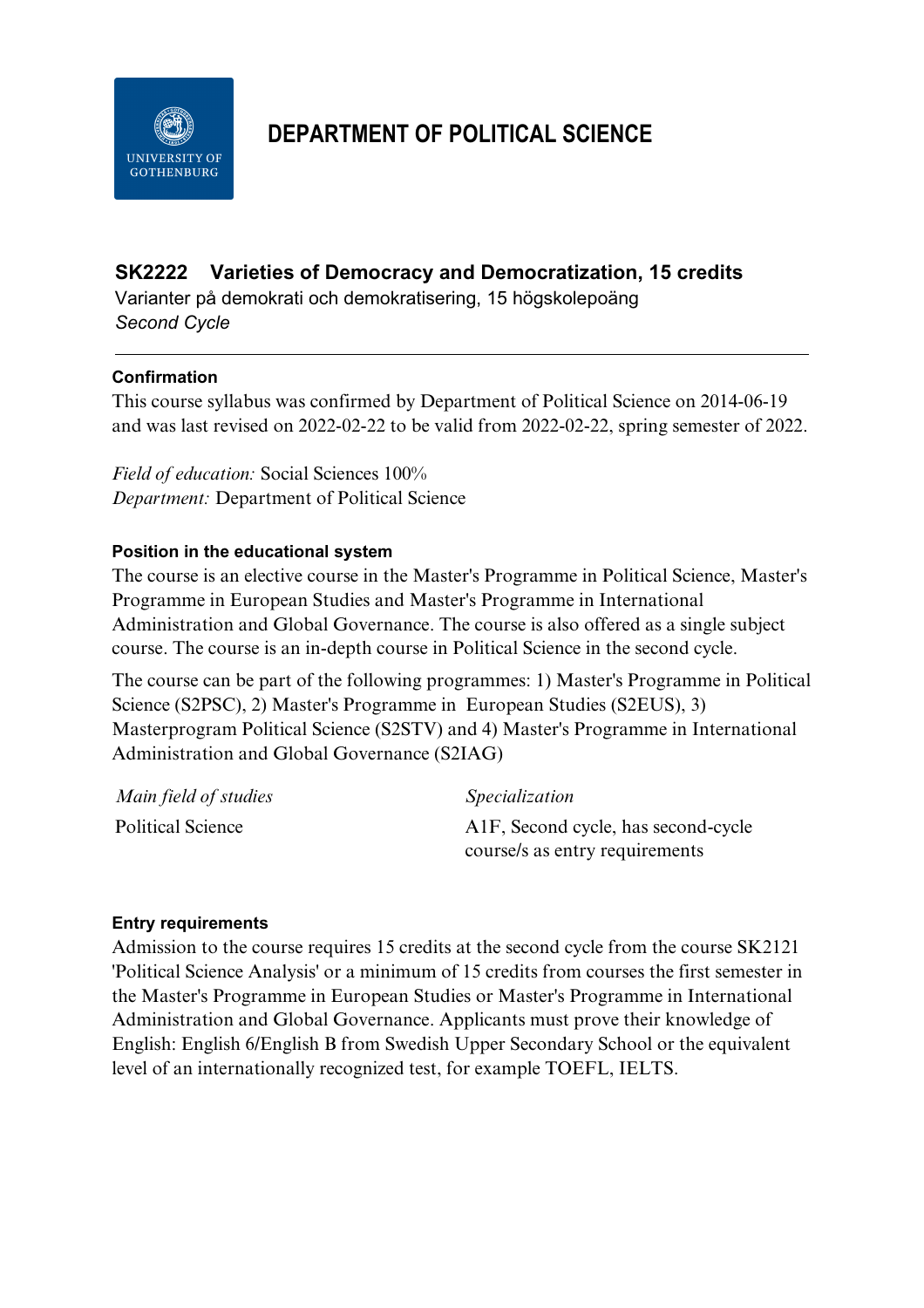#### **Learning outcomes**

A student who has passed the course will be able to:

- demonstrate in-depth knowledge about different theories and approaches to measurement of democracy and autocracy; theories of democratization and autocratization; and empirical realities of both with a focus on the last few decades.
- independently compare and critically assess difference found in various conceptions of democracy and autocracy, and how these can and should be measured and be able to demonstrate this understanding orally as well as in writing;
- independently understand and use appropriately existing theories to analyze democratization and autocratization, as well as assess existing empirical work in this area;
- independently plan and within a given time frame conduct a small-scale research project in the area of democratization and/or autocratization, and to use appropriate methods in the analysis;
- independently produce text in accordance with good academic practice, including proper citation technique and use of references.

#### **Course content**

This course discusses theories of democracy and autocracy, and confronts these theories with different approaches to measuring such phenomena across time and space. Students are exposed to a range of theories of democratization and autocratization, and they are trained in how to systematically analyze and evaluate such theories.

The course thus addresses the two interlinked topics of conceptualizing and measuring democracy and autocracy; and the explaining of democratization and autocratization. It approaches these topics in a theoretically guided manner and with an emphasis on methodological challenges. It makes extensive use of both qualitative and quantitate data, including the Varieties of Democracy (V-Dem) database (https://v-dem.net).

# **Form of teaching**

The course lasts 10 weeks and consists of four parts that partially overlap in time:

- 1. Lectures and seminars on the conceptualization and measurement of democracy and autocracy
- 2. Lectures and seminars to explain democratization and autocratization
- 3. The student's three assignments and accompanying seminars
- 4. The student's final course paper

*Language of instruction:* English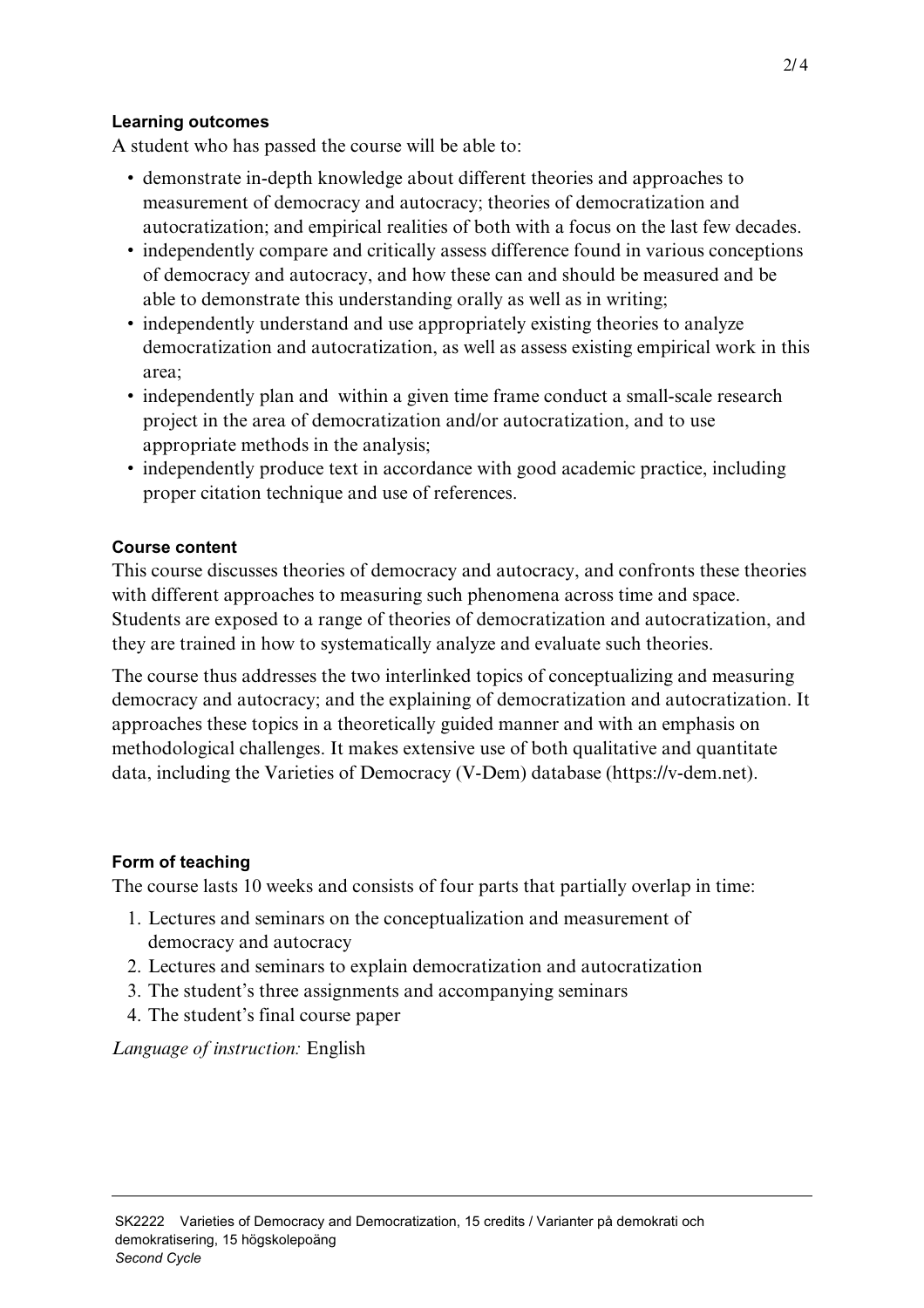#### **Assessment**

The students write three assignments within the themes of the course. All three assignments together are worth 6 credits.

These papers are used actively as the base for three accompanying seminars where attendance is compulsory. The students are expected to participate actively in the theme of the seminars, with discussions and critical reviews of the other students' papers. In case of absence from a seminar the student has to do a make-up assignment, following instructions from the teacher. Seminar participation is worth 3 credits.

The students also write a final course paper on a topic decided together with the final course paper teacher. The final course paper is worth 6 credits.

A student who has taken two exams in a course or part of a course without obtaining a pass grade is entitled to the nomination of another examiner. The student needs to contact the department for a new examiner, preferably in writing, and this should be approved by the department unless there are special reasons to the contrary (Chapter 6 Section 22 of the Higher Education Ordinance).

If a student has received a recommendation from the University of Gothenburg for special educational support, where it is compatible with the learning outcomes of the course and provided that no unreasonable resources are required, the examiner may decide to allow the student to sit an adjusted exam or alternative form of assessment.

At least five occasions shall be offered the students to pass a course or part of a course (Chapter 6, Section 21 of Higher Education Ordinance).

In the event that a course has ceased or undergone major changes, students are to be guaranteed at least three examination sessions (including the ordinary examination session) over a period of at least one year, but no more than two years, after the course has ceased/been changed.

# **Grades**

The grading scale comprises: Pass with Distinction (VG), Pass (G) and Fail (U). To obtain the Pass grade for the course as a whole, students must achieve at least a Pass grade for two of the three paper assignments, Pass on the seminars and a Pass for the final course paper.

In order to get the grade Pass with Distinction, students must achieve Pass with Distinction on at least one of the three paper assignments, Pass on the seminars and also receive Pass with Distinction grade on the final course paper.

Pass with Distinction, requires the work of the student should demonstrate excellent knowledge on the main themes covered by the course, and also demonstrate very good skills to connect theory and data through independent analyses and to fulfill high